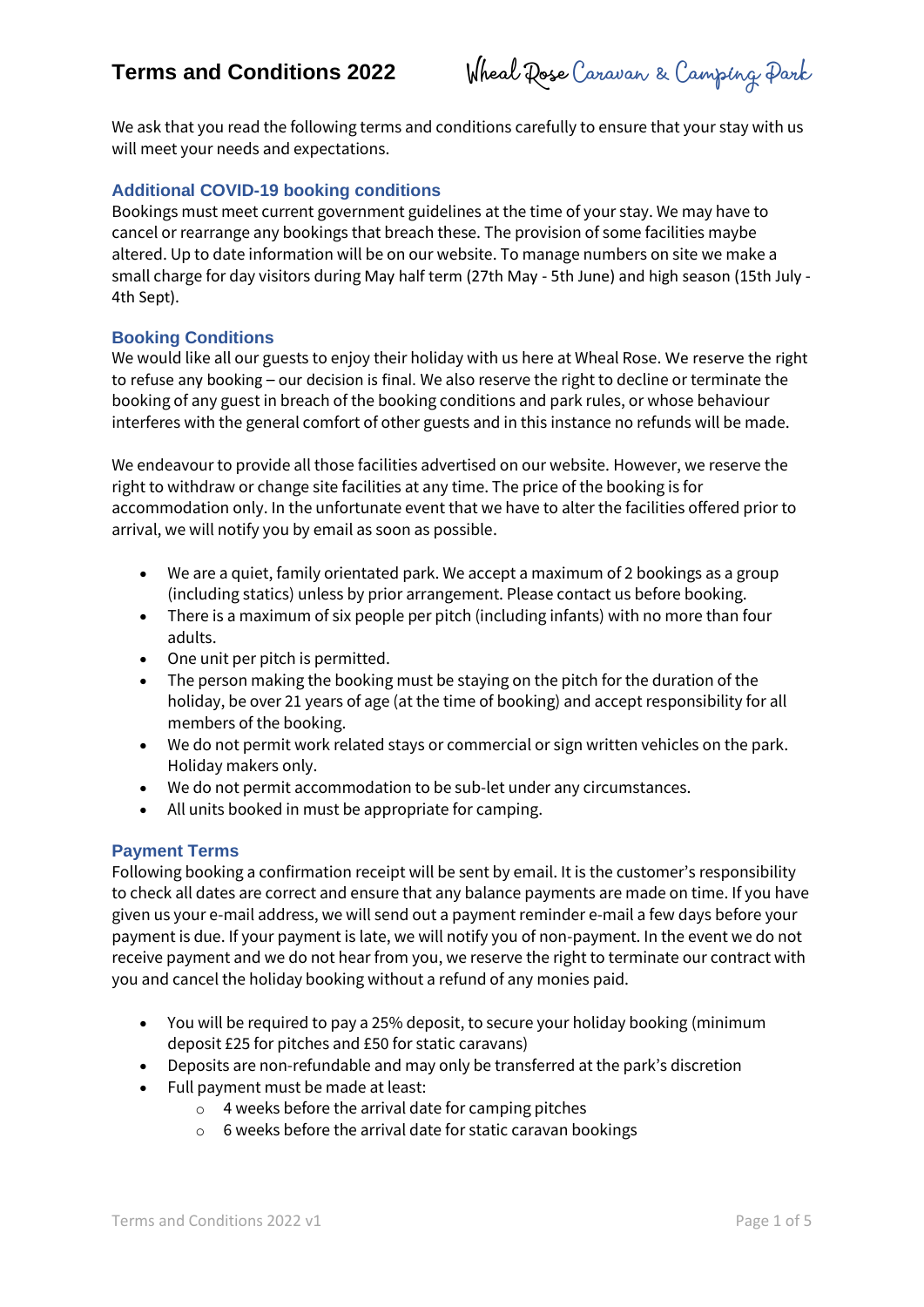**Terms and Conditions 2022** Wheal Rose Caravan & Camping Park

## **Amendments and Cancellations**

Please contact us as soon as possible by email (admin@whealrosecaravanpark) or telephone (01209 899030) if you need to amend your dates or wish to cancel your booking. Once received we will confirm the amendment or cancellation request by email.

If the booking is unable to go ahead due to due to a national or local lockdown, any monies paid directly to us will be fully refunded. Deposits made via third party booking sites cannot be refunded.

**We recommend that guests purchase holiday insurance to cover personal circumstances that may affect their ability to travel**. This includes – but is not limited to – illness (including Covid-19), a requirement or recommendation to self-isolate or quarantine, shielding, a call to jury duty, military service, incarceration, change in personal or work circumstances, family emergencies, travel delays, vehicle breakdown, and delays with public transport. We do not offer refunds if the guests are unable to travel due to personal reasons. **If you choose not to take out UK travel insurance, then you accept responsibility for any loss that you may incur due to your cancellation.**

For all other amendments and cancellations the following terms apply:

- All deposits are non-refundable. These are an administration fee to cover our costs related to the booking, cancellation and rebooking.
- For pitches
	- $\circ$  no refunds will be given if the booking (or any part of the booking) is cancelled within 4 weeks of the arrival date or if you leave early.
- For static caravans
	- $\circ$  no refunds will be given if the booking (or any part of the booking) is cancelled within 6 weeks of the arrival date or if you leave early.
	- $\circ$  If we are able to re-let the static caravan for all or part of the period of your stay, you will be entitled to a return for part of the cost of your stay, minus the deposit. The amount we refund to you under this clause will depend on the final letting price that we receive for the new booking (minus any associated costs) which may be less than you have paid or agreed to pay.

In the event of Force Majeure being imposed, we shall not be liable for the refund of holiday expenses. We will agree with the guest to move the affected booking to suitable dates within the next 12 months, subject to availability. Any increase in price will be payable by the guest. Force Majeure circumstances are those where the owner(s) could not, even with all due care, foresee or avoid. Such circumstances include (but are not limited to) war, terrorism, riots or civil unrest, industrial action, flooding, natural disasters, epidemics, pandemics, health risk or such similar event.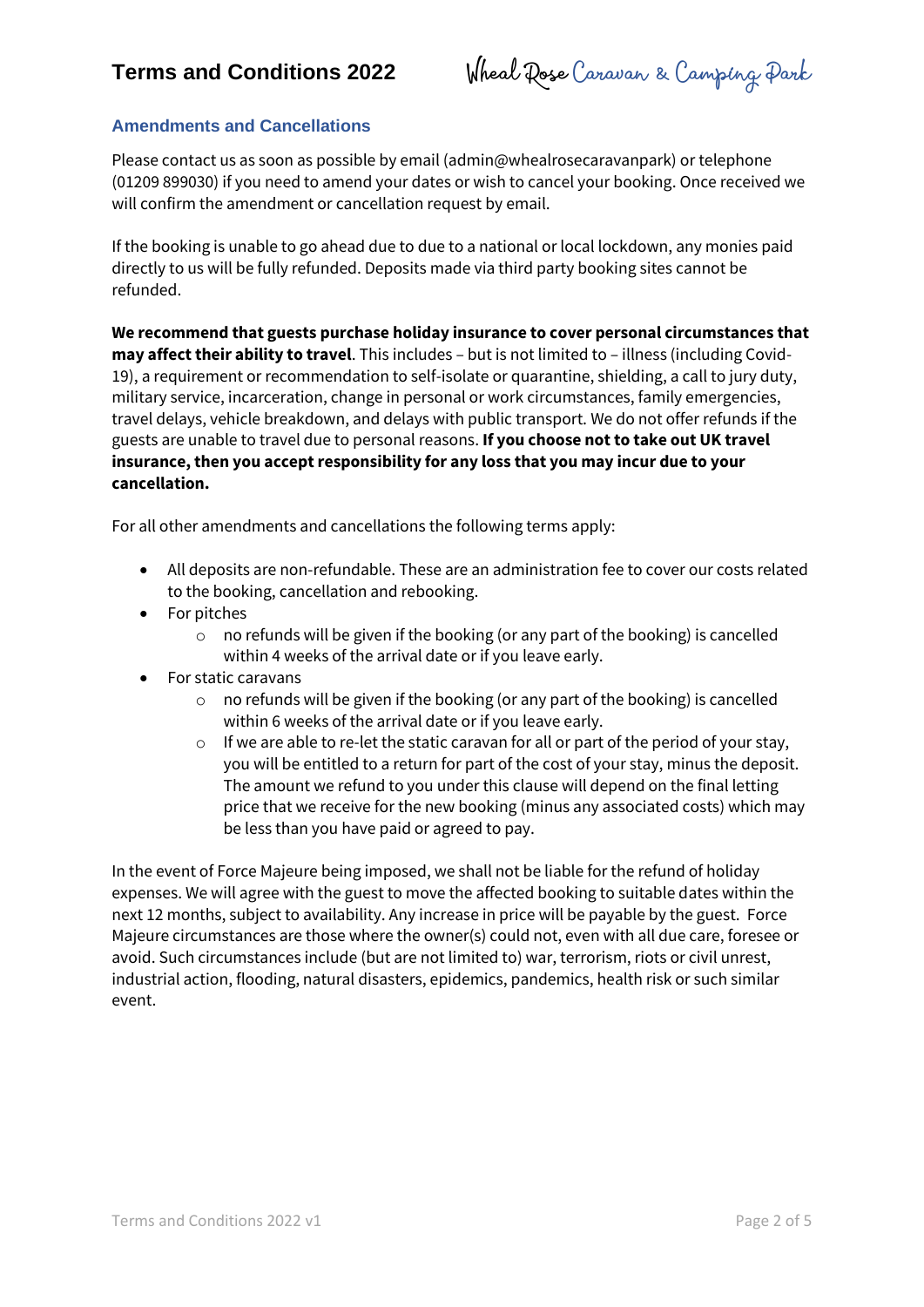**Terms and Conditions 2022** Wheal Rose Caravan & Camping Park

## **Arrival and departure times**

- Check in for pitches is between 2pm 7pm in July and August and from 12 noon 7pm at all other times.
- If you book your pitch the night before you arrive, you can arrive at 9am when reception opens
- Check in for static caravans is between 3pm and 7pm.

Please be aware that in the busy summer season reception is closed between 12 and 2pm as we are out on the campsite preparing your pitches. As we only have small car-park this can get busy on changeover days so please aim to arrive after your check-in time and not before, especially if you have a large unit.

- Pitches must be vacated **no later than 11am on day of departure**.
- Static caravans must be vacated **no later than 10am on the date of departure**

If you are unexpectedly delayed on the day of arrival and expect to arrive after the last attended arrival time of 7pm, please telephone reception.

### **Automatic Barrier**

- One barrier card per pitch is issued at check-in. The card must not be used to allow other cars/day visitors access to the park. Tailgating is not permitted. To ensure the card is returned to us in good condition a £10 deposit will be required, this will be refunded at the end of your stay once the card is returned.
- Bikes and scooters must NOT be used to open the barrier. Please ensure your children know that they must use the side access. There is a camera on the barrier and any damage to the barrier is the responsibility of the lead customer on the booking.

### **Pitching**

- The entirety of your unit, awning, guy ropes and car must fit within your booked pitch
- The maximum sized unit permitted on a standard pitch is 6m x 4m (tent/trailer tent) or 7m length (caravan/motorhome/camper).
- If on arrival your unit exceeds the dimensions given at the time of booking and does not fit on the pitch safely, then we will require you to park your car in the car-park. Additional charges may apply.
- There must be a 3m firebreak gap between any item on your pitch and any item on an adjacent pitch (excludes guy ropes).
- Only one unit (tent/caravan/camper-van/motorhome) plus awning per pitch is permitted.
- Gazebo's may be used on Large and Extra Large pitches, or when 2 adjoining standard pitches are booked. They must be securely pitched and in windy conditions we advise that gazebos are not used.
- One car is allowed per pitch. This must be parked completely within the pitch and not encroach onto the road. One additional car can be added as an extra car but must be booked and paid for before arrival and parked in the small car park by reception for the duration of the stay.
- One electrical feed only per pitch can be plugged into the electricity supply. The charging of electric and hybrid cars is not permitted.
- Whilst every effort will be made to provide the pitch you have requested, we cannot guarantee this, and we reserve the right to move pitches.
- We regret that we do not accept American style/RV motor homes, boats or motorised water craft on the park.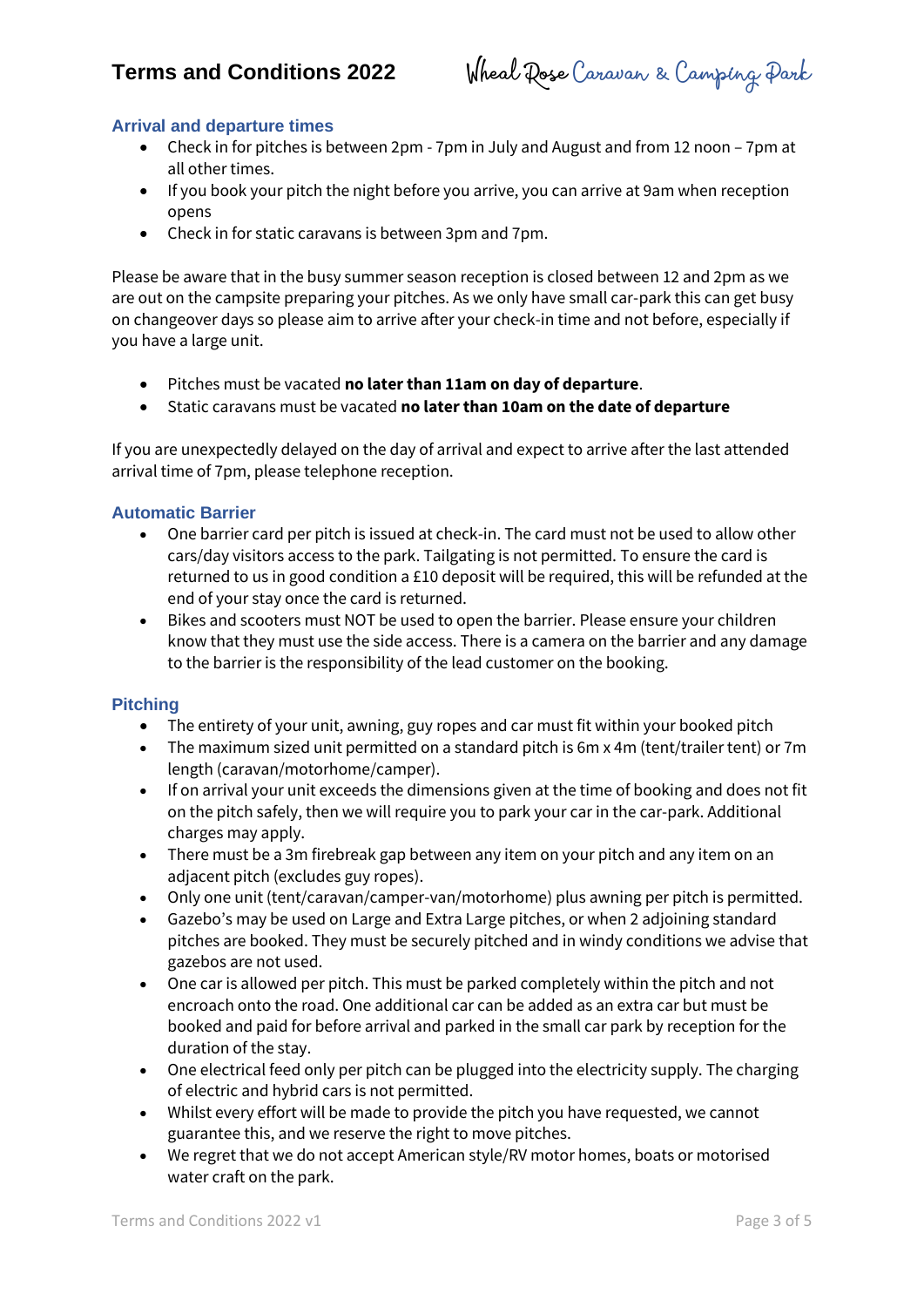**Terms and Conditions 2022** Wheal Rose Caravan & Camping Park

## **Static Caravans**

Strictly no smoking in any caravans

## **Swimming Pool**

The pool is open May half term (27th May - 5th June) and high season (15th July - 4th Sept) only. Although we will try our best to ensure that the pool is open during these times, we may need to occasionally close the pool to make repairs if any damage has occurred and we do not accept any liability for this.

## **A booking system will be in place and details of this separately published on our website.**

Please note the pool is NOT manned by a lifeguard. Guests are advised to exercise care when using the pool and do so at their own risk.

- Children under 16 must be accompanied by a parent or grandparent.
- All non-swimmers must wear swimming aids.
- Children under 4 years of age should wear a swim nappy.
- Please take care in the pool and for you and all guests safety we recommend no diving or running.
- We ask that guests do not put any sandy items (such as body boards) in the pool.
- The pool is for the use of residential guests and therefore cannot be used after check-out (11am on the day of departure) or by day visitors.
- We do not accept any liability for damage or accidents when using the pool.

### **Liability**

- Anyone defacing or causing damage to any buildings, equipment or property of the park or of other guests will be asked to leave immediately. The lead customer on the booking is responsible for all guests and visitors in their party.
- Your personal belongings, vehicles, vans and accessories are left at your own risk and Wheal Rose Caravan & Camping Park are not liable for the loss, theft or damage of any property.